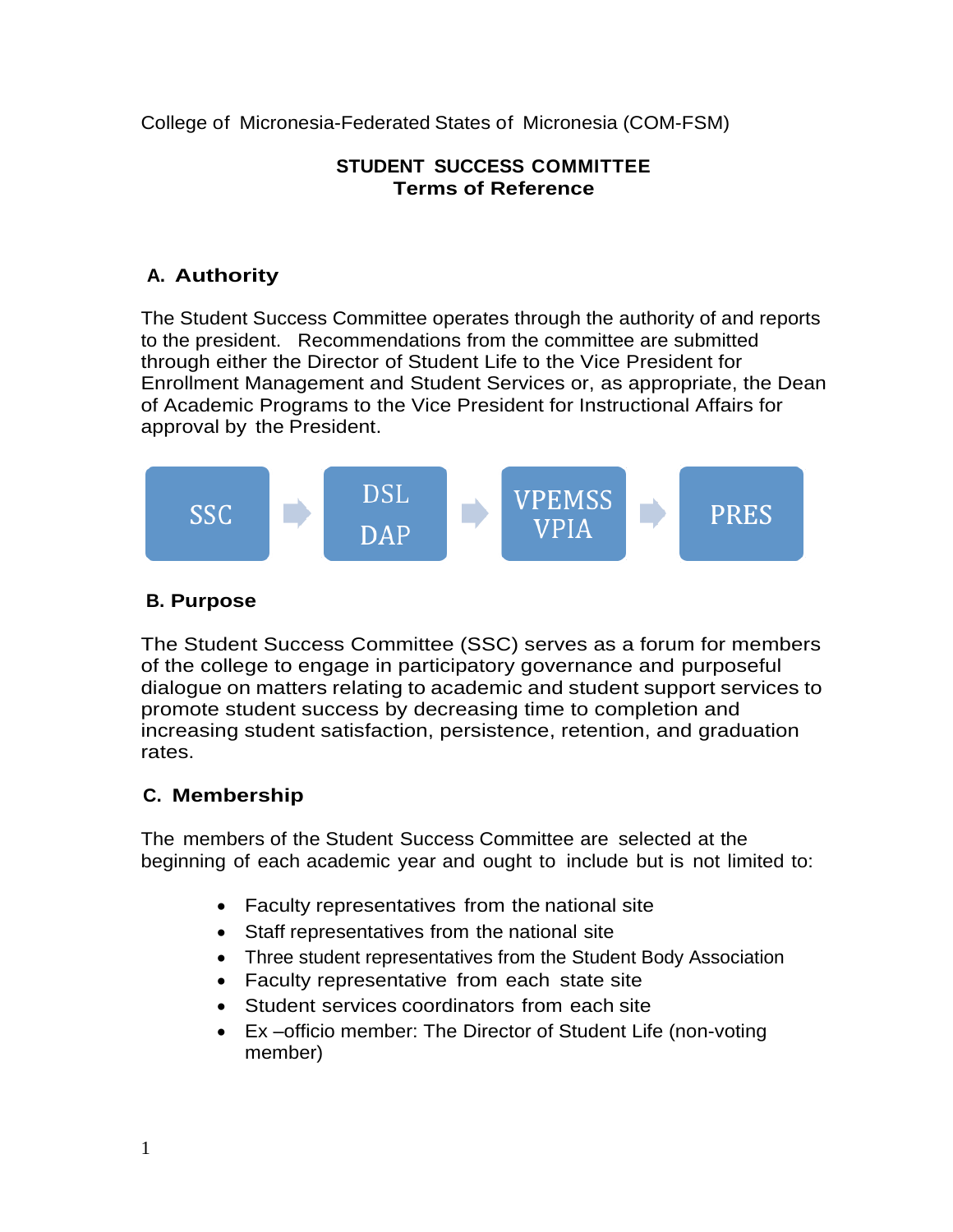Responsibilities of committee members are to:

- carry out committee assignments;
- prepare regularly for and attend committee meetings;
- participate actively in meetings; and
- share information on committee discussions, recommendations and decisions with COM-FSM and gather inputs from their area of representation.

Responsibilities of the ex officio members are to:

- help the committee focus during the year on relevant, important college decisions, processes, plans, priorities, and towards improving institutional effectiveness and student success; and
- serve as a source of historical knowledge, continuity, and expertise on policies and procedures.

# **D. Organization**

#### **Officers**

The Student Success Committee shall elect a chairperson, vicechairperson, and secretary. Officers for the upcoming academic year are elected at the first meeting in May. If no meeting occurs in May, then elections are held at the meeting in the month of April. Officers remain as officers-elect until the following August. All officers must attend an August training session upon the conclusion of which the officers are seated.

The responsibilities of the chairperson are to:

- preside over meetings;
- ensure the terms of reference for the committee is met and matters brought before the committee are judiciously addressed;
- prepare and distribute the agenda prior to each meeting;
- ensure committee minutes, reports, and recommendations are completed and appropriately disseminated in a timely manner;
- create a working group to respond to a specific challenge. A working group consists of a subset of the members of the committee and/or members from outside the committee.

The responsibilities of the vice**-**chairperson are to:

- preside over meetings in the absence of the chair and
- assist the chairperson with the above responsibilities.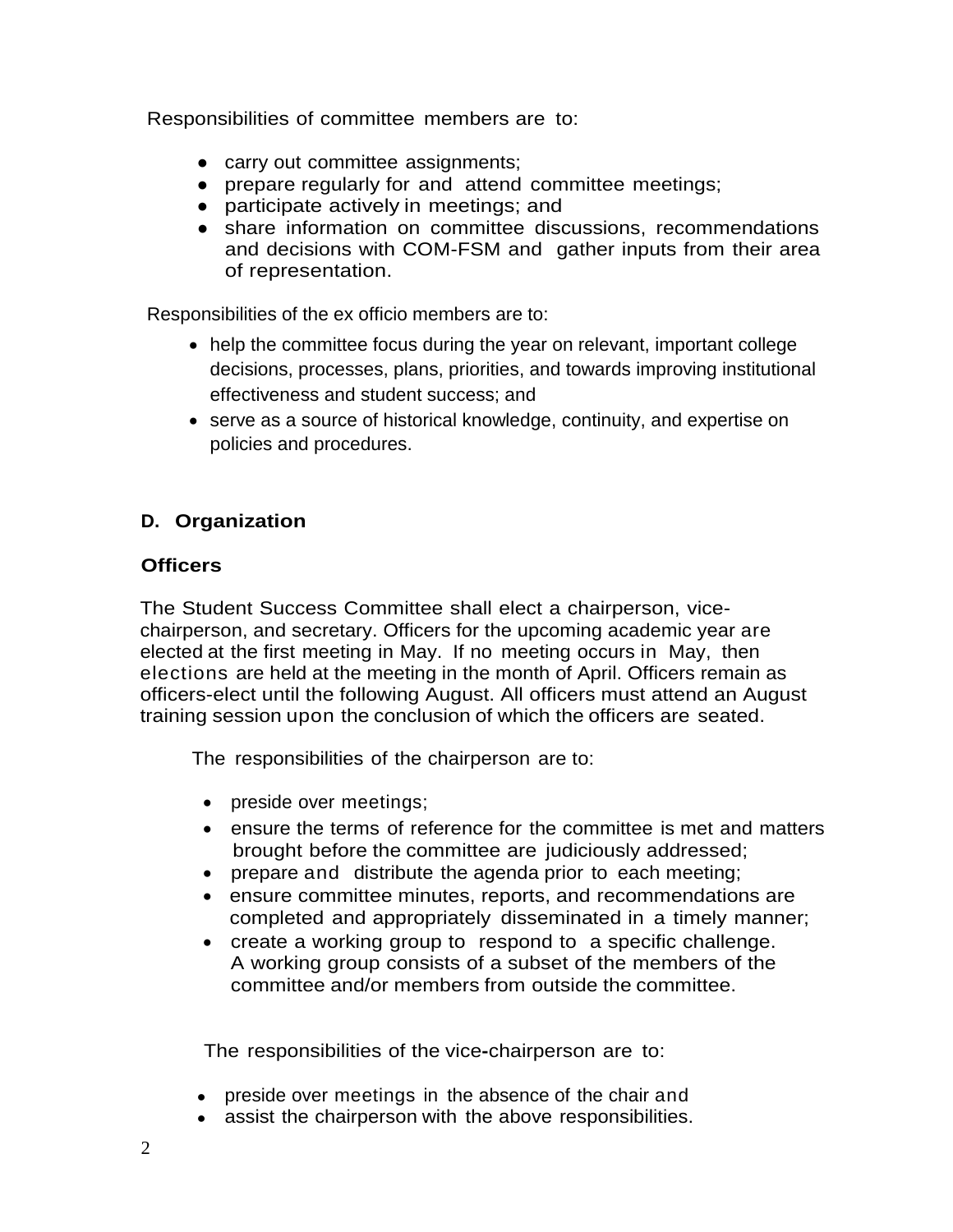maintain the committee wiki presence or the equivalent electronic arrangements for retaining committee documents

The responsibilities of the secretary are to:

- take and prepare accurate minutes;
- assist the chairperson in preparing the agenda and distribute at least one working day prior to the meeting;
- record attendance of committee members;
- ensure that teleconferencing or equivalent technological arrangements are made for each meeting;
- distribute and post the minutes electronically.

### **E. Meetings and Voting**

Meetings are held at least once a month. The schedule is determined at the beginning of each academic term. Meetings may be held face to face or via teleconferences or other communication technologies.

A quorum is formed by presence of at least 25% of voting members of the committee including the chairperson or vice chair.

A simple majority vote of all members is required to act on a motion. Electronic voting may be utilized when necessary. Results of electronic voting are to be documented in the next committee meeting minutes.

If a working group is required, working group meetings shall be held as needed for the duration of the task. The working groups report results to the full committee.

#### **F. Responsibilities**

The responsibilities of the Student Success committee are to:

- draft or revise policies and/or procedures assigned to or identified by the committee relating to student life, counseling, tutoring, and collaborations between instructional, student support, student services, and other units in support of student success;
- review and provide input on all major documents relating to student life, counseling, tutoring, and other areas of student support;
- review and provide input on metrics such as retention and persistence rate, course completion rates, graduation rates, time to